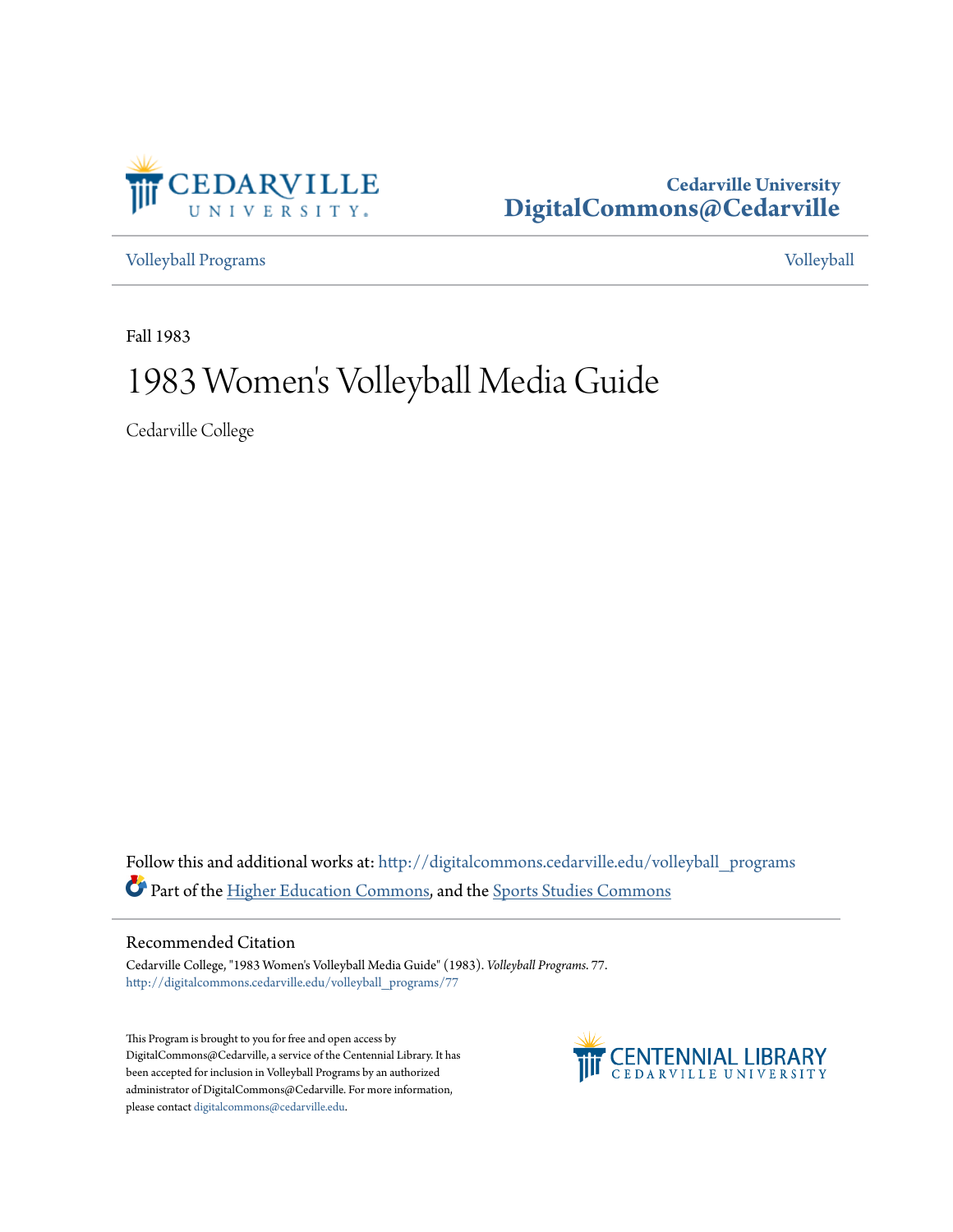# **,:HE PLAYERS**

- 1. **Bonnie Beikert--Junior,** hitter From: Cedarville, Ohio Major: Physical Education Height: 5'8"
- 2. **Tammy Campton-Freshmen,** H/S From: Grove City, OH Major: Math/Sci. Height: 5'5"
- 3. **Kathi Haney-Freshman,** Hitter From: Detroit, Ml Major: P.E. Height: 5'5"
- 4. **Marcella Harper-Senior, Setter** From: Great Valley, NY Major: P.E. Height: 5'2"
- 5. **Carol** Helmick-Freshman, Hitter From: West Milton, OH Major: Business Administration Height: 5'6"
- 6. **Karen** Hobar-Sophomore, Hitter From: Grafton, OH Major: Behav. Sci. Height: 5'7 1/2
- 7. Salli Hyde-Senior, Hitter From: Grand Rapids, Ml Major: Business Administration Height: 5'8"
- 8. **Val Linderman-Junior, Hitter** From: Hindale, NY Major: P.E. Height: 5'9"
- 9. **Susan Meier-Junior, Hitter** From: Metamora, Michigan Major: P.E. Height: 5'6"
- 10. **Darcella Morton-Senior,** Setter From: Great Valley, NY Major: P.E. Height: 5'2"
- 11. **Marsha** Peterson-Sophomore, Hitter From: Cedarville, OH Major: P.E. Height: 5'7"
- 12. **Peggy Quigley-Sophomore, H/S** From: Adrian, Ml Major: P.E. Height: 5'8"
- 13. **Jewel Schroder-Freshman, Hitter** From: Fergus Falls, MN Major: P.E. Height: 5'6"
- 14. **Dee Wiseman-Junior, Hitter** From: Xenia, OH Major: P.E. Height: 6'0"
- 15. **Val Whisler-Senior, Hitter** From: Mansfield, OH Major: P.E. Height: 5'7"

# **ABOUT CEDARVILLE COLLEGE**

Location: Cedarville, Ohio Enrollment: 1650 Nickname: Yellow Jackets Colors: Blue and gold President: Dr. Paul Dixon Athletic Director: Dr. Don Callan Volleyball Coach: Dr. June Kearney Sports Information: **Myron** Youngman Sports Medicine: Betty Bertschinger

# **Women's Volleyball**